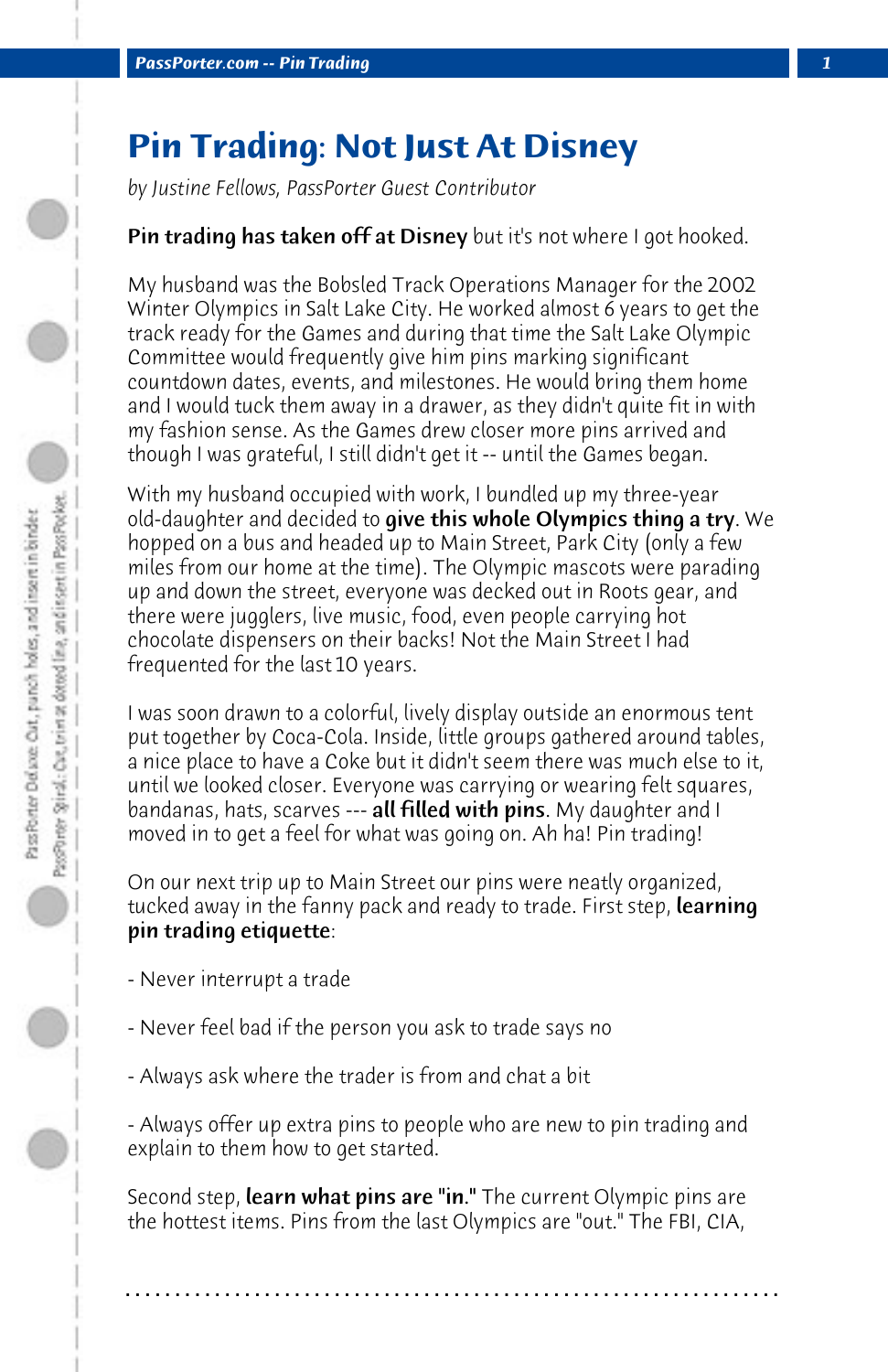local police and fire all have their own pins and these are hard to come by. To me they may as well be Olympic Gold!

By the end of the week I had recruited my best friend into the hunt for pins and our target was law enforcement. On our quest, we met hundreds of fascinating people. (My best friend beat me out by collecting 7 CIA, FBI and law enforcement pins. I got five and yes, I did find time to go to many amazing Olympic events as well!) My three year old daughter also got into the action and learned how to say hello in many languages. Pin trading opened the door for conversations that would surely have otherwise been missed; a man at his third Olympic games here to watch his daughter compete, a surly CIA agent from Pennsylvania watching out for our safety, a talkative family from my hometown in New Jersey. It was wonderful!

Though the treasure hunt to find the best pins, especially security ones, was an absolute addiction, I was mostly attracted to **pin trading as a** conversation starter. Both children and adults, especially those from many different cultures, were now meeting and exchanging stories. This is what the Olympic Games are all about!

Of course, there is the commercial aspect to pin trading both at the Olympics and Disney. Pins are expensive and starting even a small collection can cost big bucks. I recommend purchasing some pins on eBay before you leave for your Disney trip. It's best to buy pins that you won't become attached to (avoid your favorite character) and make sure that they are official Disney pins so that you can trade with park employees. (Look for the Disney logo on the back of the pin.) Beware of bulk pins, however, which make be fakes.

You don't need many pins; our total collection consists of about 15 pins. What differs from the Olympics is that **Disney park employees (cast** members) always say yes to a pin trade as long as you are trading an official Disney pin. If your child wants one of the pins on a cast member's lanyard it will always be exchanged for whatever Disney pin you offer, no haggling. One park employee searched for a pin for my daughter because he knew she was looking for Simba. He tracked us down in the parade crowd to give it to her! Magic!

Each year we choose a **pin trading theme**. On our last visit it was The Incredibles and our quest was to collect all of the characters. This year my now seven year old has decided to change the theme and trade out The Incredibles for anything to do with horses or dinosaurs. That should be a challenge! It may be hard for me to give up Edna Mode but I can always get her back next year.

**. . . . . . . . . . . . . . . . . . . . . . . . . . . . . . . . . . . . . . . . . . . . . . . . . . . . . . . . . . . . . . . . . .**